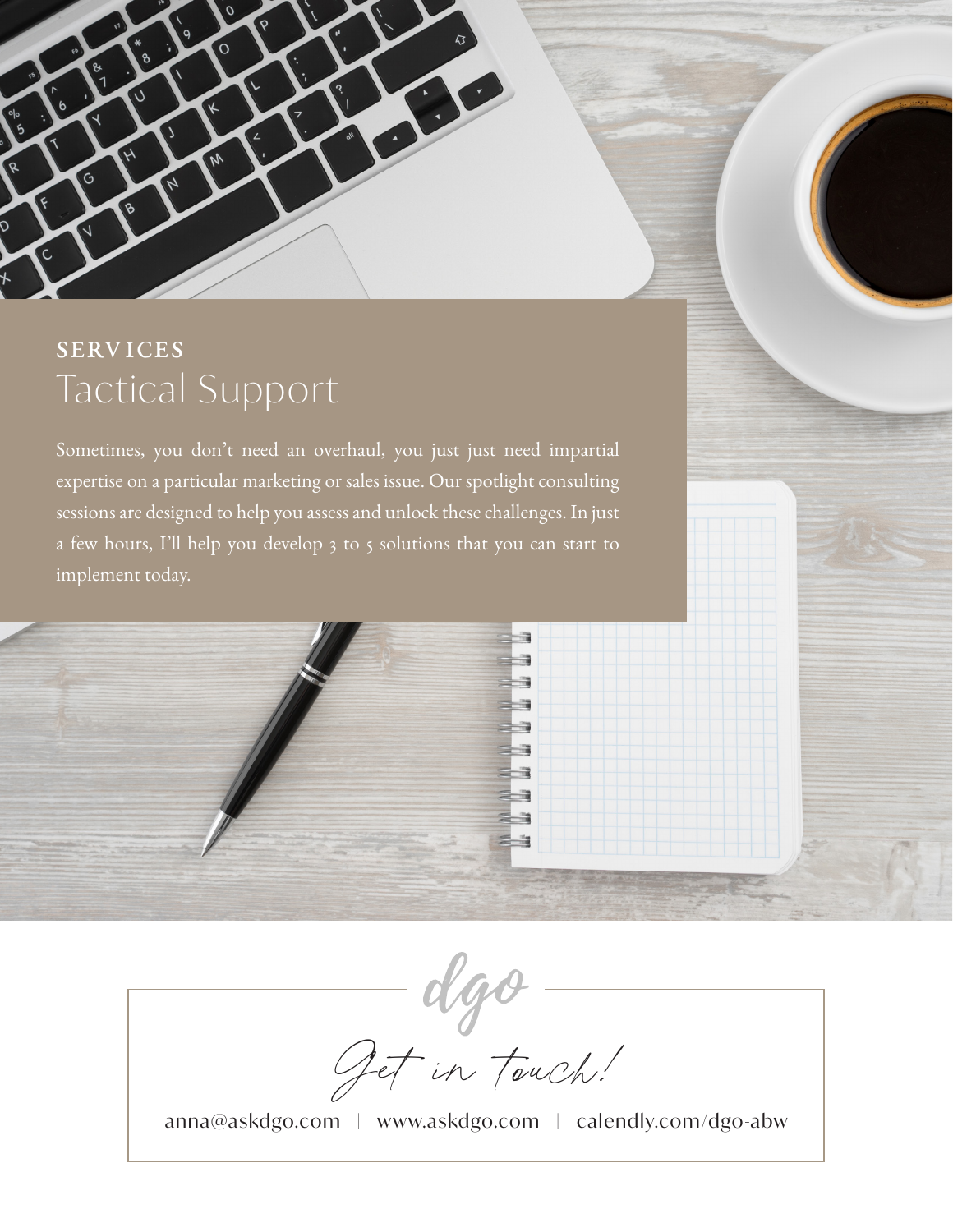#### SPOTLIGHT CONSULTING SESSIONS Get Expertise and Actionable Solutions Today

Here's a selection of our most popular topics—but the topics and scope can be tailored to your needs.

# CLIENT RELATIONS SPOTLIGHT

Existing clients are the highest-value marketing investment you can make—are you paying enough attention to them? Let's hone in on three steps you can take today to build sales and referrals from your current client base.

### SALES SPOTLIGHT

Are you happy with your lead conversion? Having trouble with leads from a particular source? Let's take a deep dive into your metrics and sales process to uncover what you can do to start boosting conversions today.

# DIGITAL STRATEGY SPOTLIGHT

There are so many moving parts in digital marketing—let's get a clearer view with a quick strategy session to figure out what steps you need to take to build a better digital marketing machine.

# BRAND SPOTLIGHT

Are you struggling with positioning yourself in a crowded market? A quick session can help you fine your key differentiators and how to make sure they're known to your clients and prospects.

#### MEDIA AND COMMUNICATIONS SPOTLIGHT

Let's nail down your message so that you can maximize the benefits of being in the public eye. We'll talk through media strategy and key talking points, subject matter areas, and how to bring the conversation to the great work you're doing. We'll also practice handling tricky questions and on-camera relaxation techniques.